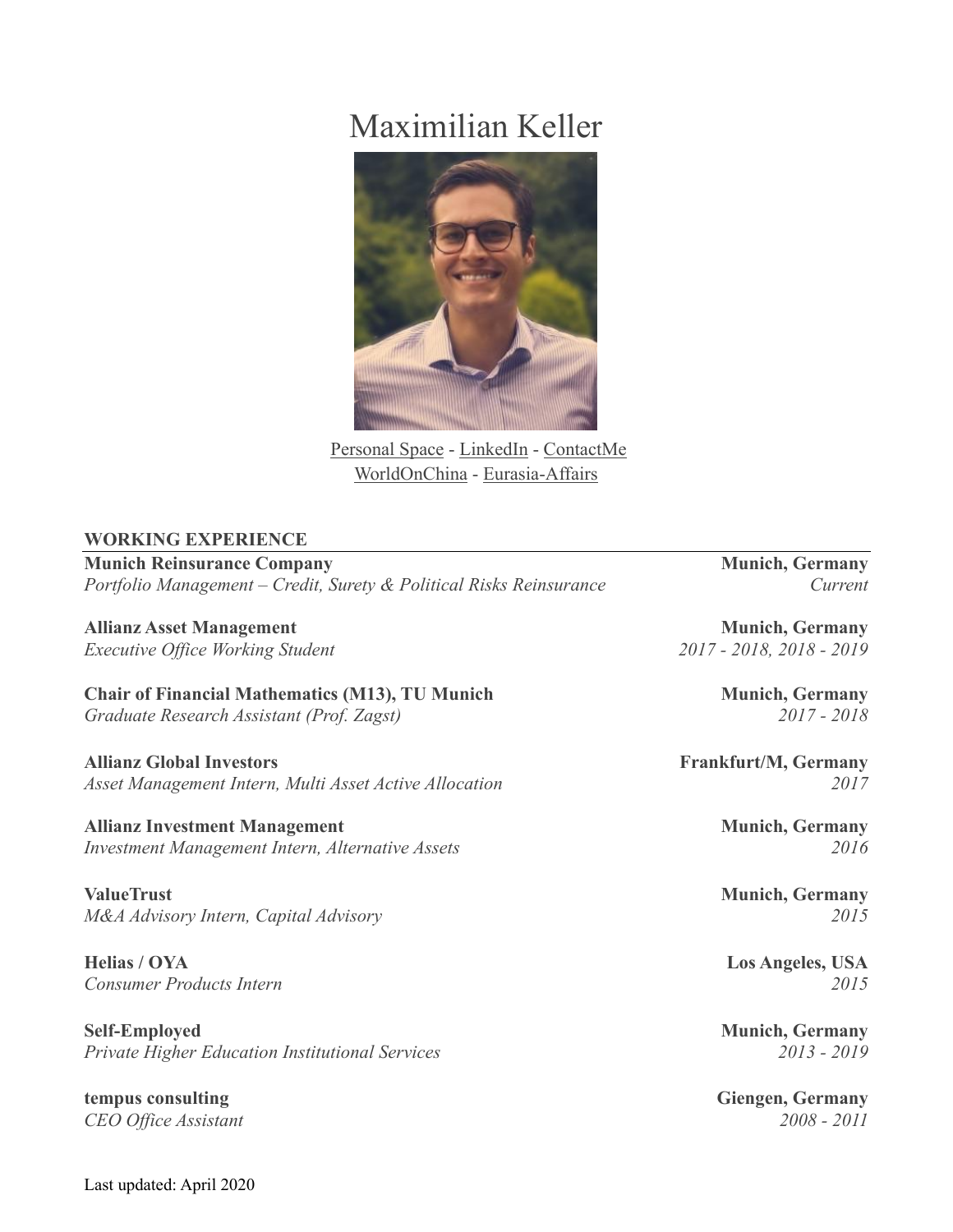Last updated: April 2020

#### **EDUCATION**

| <b>Department of Statistics &amp; Actuarial Sciences, Western University</b> | London, Canada                |
|------------------------------------------------------------------------------|-------------------------------|
| Graduate Visiting Research Student, Prof. Marcos Escobar-Anel                | 2018                          |
| <b>University of Exeter Business School</b>                                  | <b>Exeter, United Kingdom</b> |
| Exchange Program Student                                                     | $2013 - 2014$                 |
| <b>Ludwig-Maximilians-University Munich</b>                                  | <b>Munich, Germany</b>        |
| Bachelor of Science (B.Sc.) in Economics                                     | $2012 - 2016$                 |
| <b>Ludwig-Maximilians-University Munich</b>                                  | <b>Munich, Germany</b>        |
| Bachelor of Science (B.Sc.) in Business Administration                       | 2011 - 2015                   |

**Wirtschaftsgymnasium Heidenheim Heidenheim, Germany**

*Allgemeine Hochschulreife (German A-Levels) 2008 - 2011*

#### **SCHOLARSHIPS**

| 2017-2018 Allianz Global Investors Graduate Program Study Scholarship |
|-----------------------------------------------------------------------|
| 2016, 2014 Hans Rudolf Foundation Study Scholarship                   |
| 2018, 2013 Konrad Adenauer Foundation Exchange Scholarship            |
| 2013 European Commission Erasmus Study Exchange Scholarship           |
| 2012-2016 Konrad Adenauer Foundation Study Scholarship                |

### **AWARDS**

| 2013 - 2015 Member of the Dean's List of the Munich School of Management             |
|--------------------------------------------------------------------------------------|
| 2013 - 2015 Munich School of Management Honours Program (TOP BWL)                    |
| 2013 Prize for the essay "10 years Euro – what now?"                                 |
| 2011 Prize for $2nd$ best Abitur (A-Levels) by the Commercial High School Heidenheim |
| 2011 Prize for outstanding social achievements by Lions Club Heidenheim              |
|                                                                                      |

## **PUBLICATIONS | WORKING PAPERS**

Gimpel H., Graf, V., Kammerer A., Keller, M., Zheng X.: A Game-Theoretic Approach to Corporate Sustainability (Journal of Electronic Markets, 2019)

Escobar, M., Keller, M., Zagst, R.: A Contribution to Multi-Constraint Portfolio Optimization (WP)

Häfele, S., Keller, M.: "10 Years Euro – What Now?", (Deutsche Gesellschaft, 2013)

**Bavarian Elite Network (TU Munich, U Augsburg, U Bayreuth) Munich, Germany** *Master of Science (M.Sc. Hons.), Finance & Information Management 2016 - 2019*

**Department of Statistics & Actuarial Sciences, Western University London, Canada**